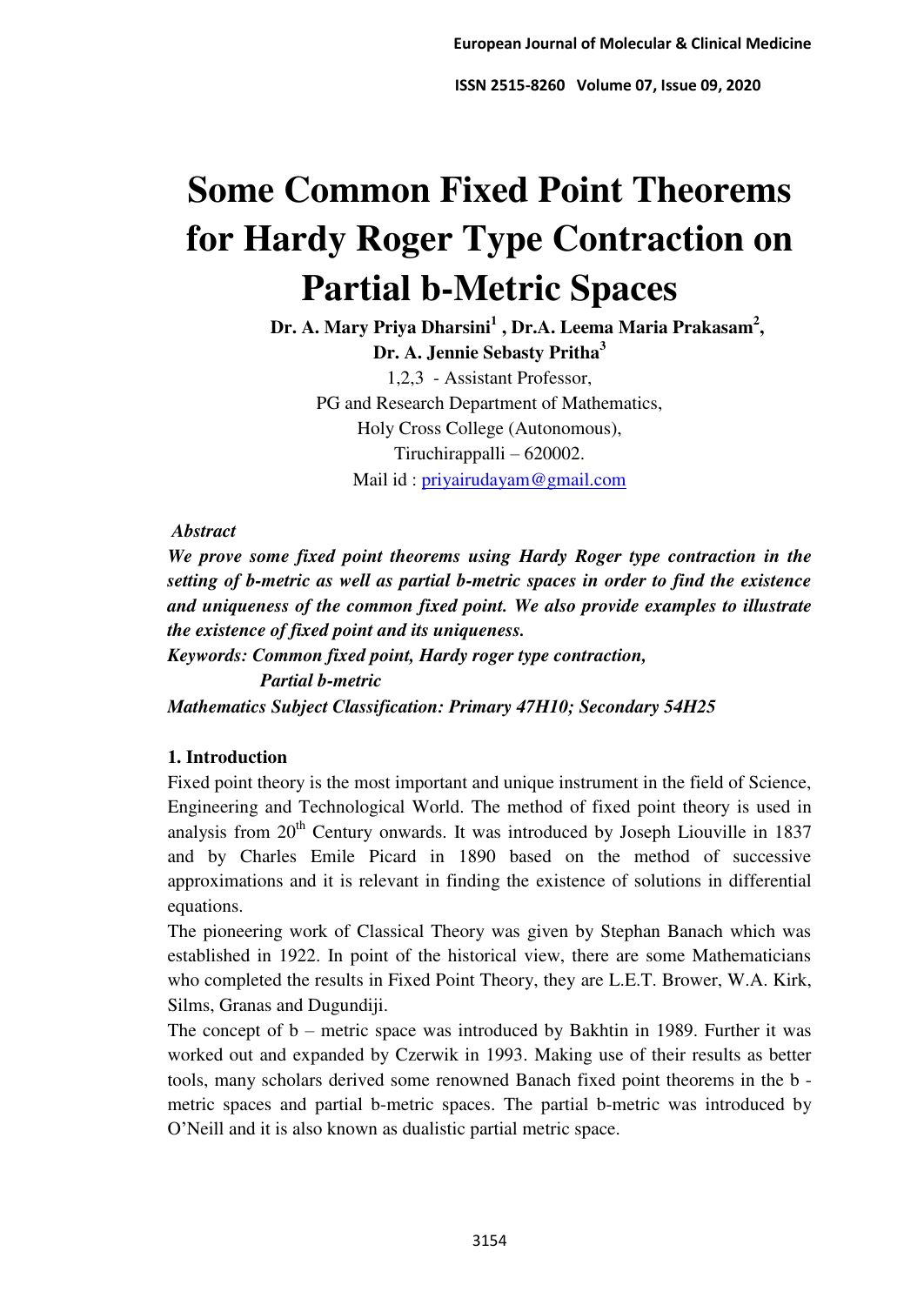# **2. Preliminaries**

## **Definition 2.1: [11]**

Let  $\chi_h$  be a non-empty set and  $q_h \ge 1$  be a given real number and also the mapping  $d_{b_m}: \chi_b \times \chi_b \to R^+$  ( $R^+$ stands for non-negative real) when it satisfies following conditions ,

for all  $g_h, i_h, k_h \in \chi_h$ ,

- $d_{b_m}(g_b, i_b) = 0$  if and only if  $g_b = i_b$ ,
- $d_{b_m}(g_b, i_b) = (i_b, g_b),$
- $d_{b_m}(g_b, k_b) \leq q_b [d_{b_m}(g_b, i_b) + (i_b, k_b)]$

The pair  $(\chi_b, d_{b_m})$  is called b- metric space.

It is the extension of usual metric space.

## **Definition 2.2: [8]**

Let  $\Phi_s$  be the non-empty set and  $p_m: \Phi_s \times \Phi_s \to [0, \infty)$  be a mapping, then the following conditions are satisfied, for all  $\tau$ ,  $\varphi$ ,  $\gamma \in \Phi_s$ :

- $\tau = \varphi \Leftrightarrow p_m(\tau, \tau) = p_m(\varphi, \varphi) = p_m(\tau, \varphi);$
- $p_m(\tau, \tau) \leq p_m(\tau, \varphi);$
- $p_m(\tau, \varphi) = p_m(\varphi, \tau);$
- $p_m(\tau, \varphi) \leq p_m(\tau, \gamma) + p_m(\gamma, \varphi) p_m(\gamma, \gamma)$

In which the pair  $(\Phi_s, p_m)$  is called as partial metric space.

#### **Definition 2.3: [12]**

Let  $\chi_b$  be a non-empty set and  $q_b \ge 1$  be a given real number and  $(\chi_b, p_{b_m})$ be a partial b-metric space when it fulfills the following conditions for all  $g_b$ ,  $i_b$ ,  $k_b \in$  $\chi_b$ ,

- $\triangleright$   $g_b = i_b$  if and only if  $p_{b_m}(g_b, g_b) = p_{b_m}(g_b, i_b) = p_{b_m}(i_b, i_b);$
- $\triangleright \quad p_{b_m}(g_b, g_b) \leq p_{b_m}(g_b, i_b);$
- $\triangleright$   $p_{b_m}(g_b, i_b) = p_{b_m}(i_b, g_b);$
- $\triangleright p_{b_m}(g_b, i_b) \leq q_b[p_{b_m}(g_b, k_b) + p_{b_m}(k_b, i_b) p_{b_m}(k_b, k_b)]$

This is known as partial b- metric space.

The number  $q_b \ge 1$  is the coefficient of  $(\chi_b, p_{b_m})$ .

## **Definition 2.4: [12]**

Let  $\chi_b$  be a non-empty set and  $q_b \ge 1$  be a given real number and  $(\chi_b, p_{b_m}, q_b)$  be a partial b-metric space.  $g_{b_n}$  be any sequence in  $\chi_b$ , and  $g_b \in$  $\chi_h$ , then,

- $\triangleright$  The sequence  $\{g_{b_n}\}\$ is said to be convergent if it converges to  $g_b$  *if*  $\lim_{n\to\infty} p_{b_m}(g_{b_n}, g_b)$  exists and is finite.
- The  $\{g_{b_n}\}\$  sequence is said to be Cauchy sequence in  $(\chi_b, p_{b_m}, q_b)$  if  $\lim_{n,m\to\infty} d_{b_m} (g_{b_n}, g_{b_m})$  exists and finite.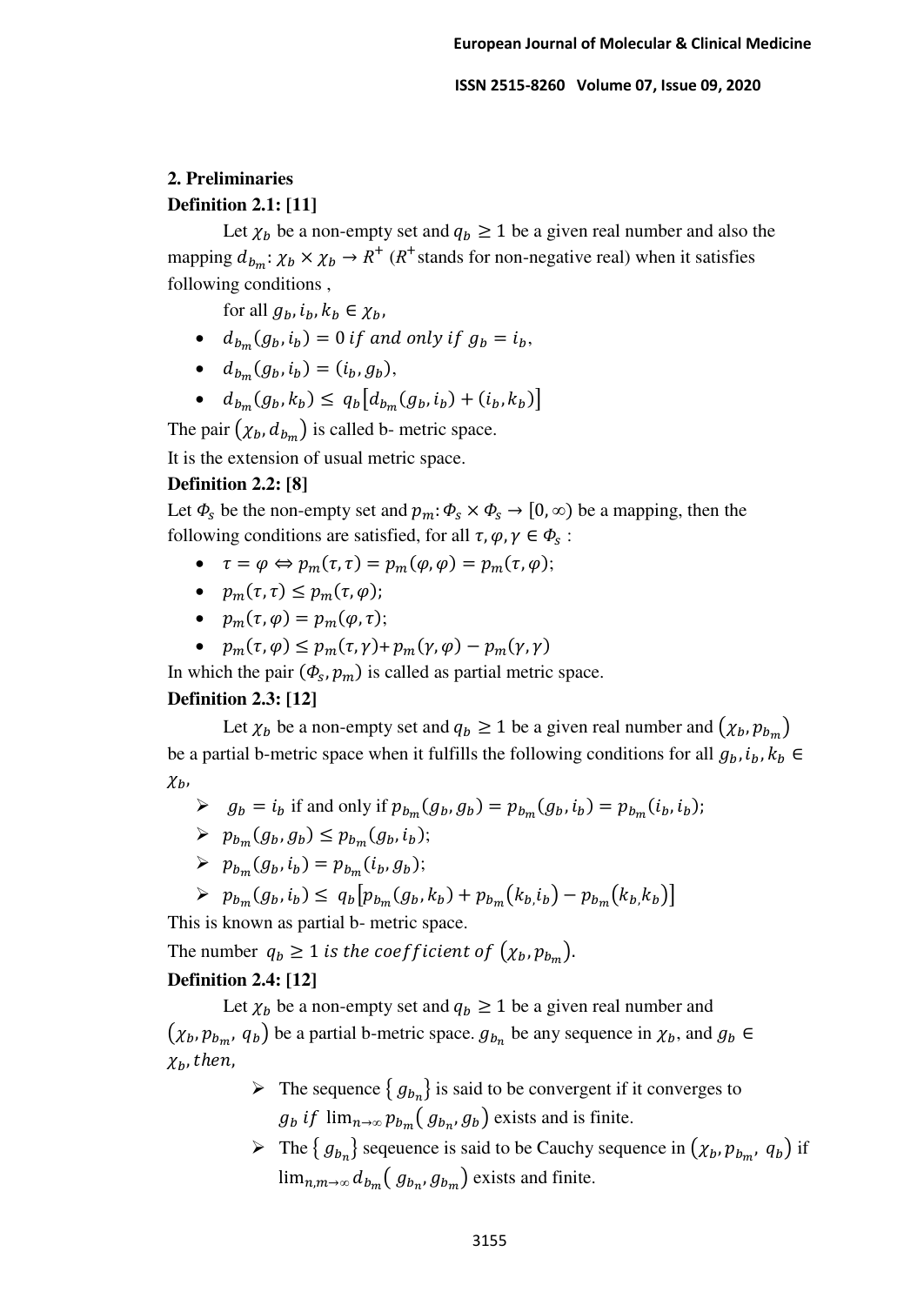$\triangleright (\chi_b, p_{b_m}, q_b)$  is called as complete partial b-metric space if for all Cauchy Sequence  $g_{b_n}$  in  $\chi_b$  and there exists  $g_h \in \chi_h$  such that,  $\lim_{n,m\to\infty}d_{b_m}([g_{b_n},g_{b_m})=\lim_{n\to\infty}p_{b_m}([g_{b_n},g_b])=p_{b_m}(g_b,g_b).$ 

We should remember that limit of the convergent sequence may not be unique. **Definition 2.5: [5]** 

Given a metric space  $(\Phi_{s}, d_{b})$ , the mapping  $T_{bm}: \Phi_{s} \to \Phi_{s}$  is said to be an interpolative Kannan contraction mapping if,

$$
d_b(T_{b_m} \zeta_m, T_{b_m} \chi_m) \leq \eta_s (d_b(\zeta_m, T_{b_m}))^{\tau'} \cdot d_b(\chi_m, T_{b_m} \zeta_m)^{1-\tau'},
$$

Then it is called Interpolative Kannan type Contracrion.

## **Definition 2.6: [7]**

Let  $(\Phi_s, d_b)$  be a complete metric space. We can say that the self – mapping  $T_{b_m}$ :  $\Phi_s \to$  $\Phi_{\rm s}$  is an *interpolative Hardy Rogers type contraction* if there exists  $\eta_s \in [0,1)$ and  $\tau^{\prime}$ ,  $\sigma^{\prime}$ ,  $\rho^{\prime} \in (0,1)$  with  $\tau^{\prime} + \sigma^{\prime} + \rho^{\prime} < 1$ , such that,  $d_b(T_{b_m}\zeta_m$  ,  $T_{b_m}\chi_m)$ *′*

$$
\leq \eta_s \left[ \left( d_b(\zeta_m, \chi_m) \right)^{\sigma} \cdot \left( d_b(\zeta_m, T_{b_m} \zeta_m) \right)^{\tau'} \cdot \left( d_b(\chi_m, T_{b_m} \chi_m) \right)^{\rho'} \right] \cdot \left( \frac{1}{2} \left[ d_b(\zeta_m, T_{b_m} \chi_m) + d_b(\chi_m, T_{b_m} \zeta_m) \right] \right)^{1 - \tau' - \sigma' - \rho'}, \quad (1)
$$

For all  $\zeta_m$ ,  $\chi_m \in \phi_s \backslash Fix(T_{b_m})$ .

#### **Main Results**

## **3. Fixed Point theorems with the Contraction on b-Metric Spaces and Partial b-Metric Spaces**

We begin the chapter by giving the notion of

Interpolative Hardy − Rogers type contractions.

#### **Definition: 3.1**

Let  $(\phi_s, d_h)$  be a metric space. We can say that the self – mapping  $T_{bm}: \phi_s \rightarrow$  $\Phi_{\rm s}$  is an *interpolative Hardy Rogers type contraction* if there exists  $\eta_s \in [0,1)$ and  $\tau^{\prime}$ ,  $\sigma^{\prime}$ ,  $\rho^{\prime} \in (0,1)$  with  $\tau^{\prime} + \sigma^{\prime} + \rho^{\prime} < 1$ , such that,  $d_b(T_{b_m}\zeta_m$  ,  $T_{b_m}\chi_m)$ 

$$
\leq \eta_s \left[ \left( d_b(\zeta_m, \chi_m) \right)^{\sigma'} \left( d_b(\zeta_m, T_{b_m} \zeta_m) \right)^{\tau'} \left( d_b(\chi_m, T_{b_m} \chi_m) \right)^{\rho'} \right] \cdot \left( \frac{1}{2} \left[ d_b(\zeta_m, T_{b_m} \chi_m) + d_b(\chi_m, T_{b_m} \zeta_m) \right] \right)^{1 - \tau' - \sigma' - \rho'} \tag{2}
$$

For all  $\zeta_m$ ,  $\chi_m \in \phi_s \backslash Fix(T_{b_m})$ .

#### **Theorem 3.2**

Let  $(\Phi_s, d_b)$  a complete b-metric space,  $q_b \ge 1$  be a real number and  $T_{b_m}$  be an interpolative Hardy Rogers type contraction. Then  $T_{b_m}$  has a unique fixed point in  $\Phi_s$ .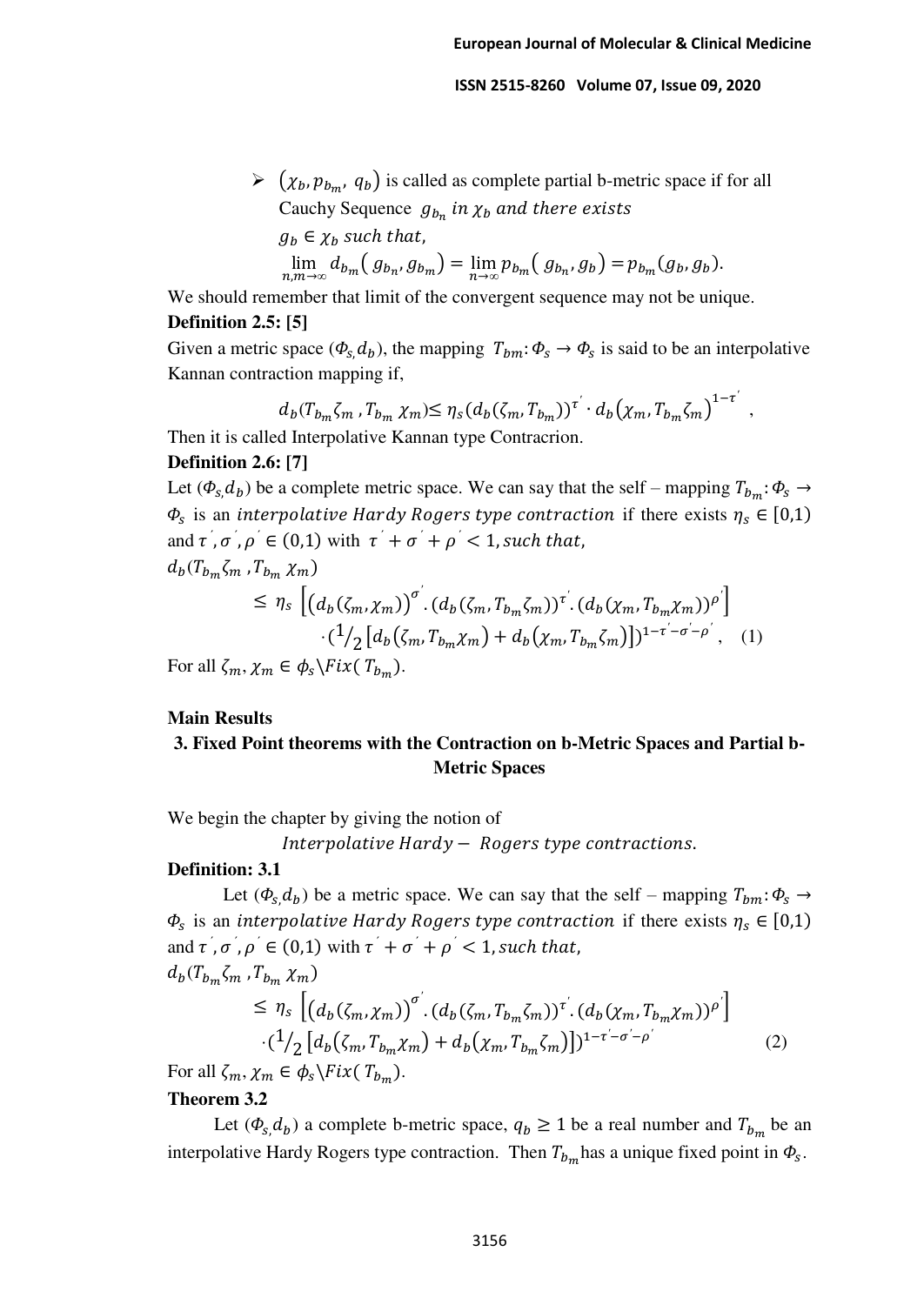#### **Proof:**

Given,

Let  $(\Phi_s, d_b)$  be a complete b-metric space and  $T_{b_m}$  be an interpolative type contraction.

To prove,

 $T_{b_m}$  has a fixed point in  $\phi_s$ .

As we start from  $\zeta_{m_0} \in \phi_s$ , considering  $\{\zeta_{m_n}\}\$ , given as

 $\zeta_{m_n} = T_{b_m}^{\ \ n}(\zeta_{m_0})$  for each positive integer n.

If there exists n<sub>o</sub> such that  $\zeta_{m_{n_0}} = \zeta_{m_{n_0}+1}$ , then $\zeta_{m_{n_0}}$  is a fixed point of  $T_{b_m}$ . Let us assume that  $\zeta_{m_n} \neq \zeta_{m_n+1}$  for all  $n \geq 0$ .

By substituting the values  $\zeta_m = \zeta_{m_n}$  and  $\chi_m = \zeta_{m_{n-1}}$  in the notion of interpolative Hardy- Rogers type contraction,

$$
d_b(T_{b_m}\zeta_m, T_{b_m}\chi_m)
$$
  
\n
$$
\leq \eta_s \left[ \left( d_b(\zeta_m, \chi_m) \right)^{\sigma'} \left( d_b(\zeta_m, T_{b_m}) \right)^{\tau'} \left( d_b(\chi_m, T_{b_m}\chi_m) \right)^{\rho'} \right]
$$

$$
\left[ (1/\sqrt{2} \left[ d_b(\zeta_m, T_{b_m} \chi_m) + d_b(\chi_m, T_{b_m} \zeta_m) \right] \right]^{1-\tau'-\sigma'-\rho'} \tag{3}
$$

We shall consider 
$$
\zeta_m = \zeta_{m_n}
$$
,  $\chi_m = \zeta_{m_{n-1}}$ , and we get,  
\n
$$
d_b(\zeta_{m_n+1}, \zeta_{m_n})
$$
\n
$$
= d_b(T_{b_m}\zeta_{m_n}, T_{b_m}\zeta_{m_{n-1}})
$$
\n
$$
\leq \eta_s [d_b(\zeta_{m_n}, \zeta_{m_{n-1}})]^{\sigma'} \cdot [d_b(\zeta_{m_n}, T_{b_m}\zeta_{m_n})]^{\tau'} \cdot [d_b(\zeta_{m_{n-1}}, T_{b_m}\zeta_{m_{n-1}})]^{\rho'}
$$
\n
$$
\cdot [1/2 (d_b(\zeta_{m_n}, T_{b_m}\zeta_{m_{n-1}}) + d_b(\zeta_{m_{n-1}}, T_{b_m}\zeta_{m_n}))]^{1-\tau'-\sigma'-\rho'}
$$

$$
\leq \eta_s [d_b(\zeta_{m_n}, \zeta_{m_n-1})]^{\sigma} \cdot [d_b(\zeta_{m_n}, \zeta_{m_n+1})]^{\tau'} \cdot [d_b(\zeta_{m_n-1}, \zeta_{m_n})]^{\rho'} \cdot [1/\eta(\zeta_{m_n}, \zeta_{m_n}) + d_b(\zeta_{m_n-1}, \zeta_{m_n+1}))]^{1-\tau'-\sigma'-\rho'}
$$

Since,  $d_b(\zeta_{m_n}, \zeta_{m_n}) = 0$ , we have,

$$
\leq \eta_{s}[d_{b}(\zeta_{m_{n}}, \zeta_{m_{n}-1})]^{\sigma} \cdot [d_{b}(\zeta_{m_{n}}, \zeta_{m_{n}+1})]^{\tau} \cdot [d_{b}(\zeta_{m_{n}-1}, \zeta_{m_{n}})]^{\rho'}\cdot [1/2(d_{b}(\zeta_{m_{n}-1}, \zeta_{m_{n}+1}))]^{1-\tau-\sigma-\rho'}\leq \eta_{s}[d_{b}(\zeta_{m_{n}}, \zeta_{m_{n}-1})]^{\sigma} \cdot [d_{b}(\zeta_{m_{n}}, \zeta_{m_{n}+1})]^{\tau} \cdot [d_{b}(\zeta_{m_{n}-1}, \zeta_{m_{n}})]^{\rho'}
$$

$$
\left[\frac{1}{2}\left(d_b\left(\zeta_{m_n-1},\zeta_{m_n}\right)+d_b\left(\zeta_{m_n},\zeta_{m_n+1}\right)\right)\right]^{1-\tau'-\sigma'-\rho'}(3)
$$

Supposing that,

$$
d_b(\zeta_{m_n-1}, \zeta_{m_n}) < d_b(\zeta_{m_n}, \zeta_{m_n+1}) \text{ for some } n \ge 1 \text{, thus we get the result as,}
$$
\n
$$
\frac{1}{2} \left( d_b(\zeta_{m_n-1}, \zeta_{m_n}) + d_b(\zeta_{m_n}, \zeta_{m_n+1}) \right) \le d_b(\zeta_{m_n}, \zeta_{m_n+1})
$$

So, the inequality (2) can be written as,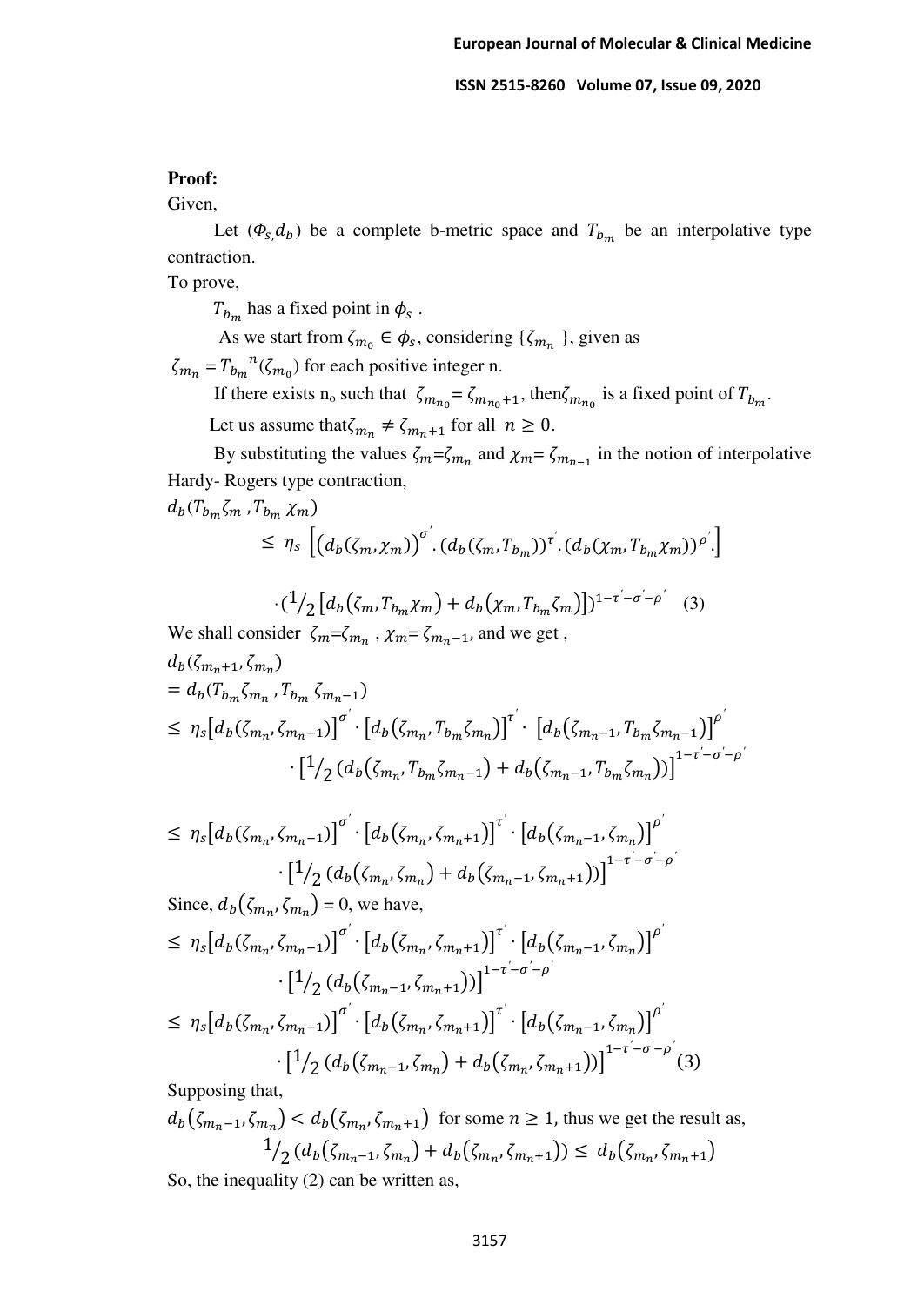$$
\leq \eta_{s} \left[ d_{b}(\zeta_{m_{n}}, \zeta_{m_{n}-1}) \right] ^{\sigma'} \cdot \left[ d_{b}(\zeta_{m_{n}}, \zeta_{m_{n}+1}) \right ] ^{\tau'} \cdot \left[ d_{b}(\zeta_{m_{n}-1}, \zeta_{m_{n}}) \right ] ^{\rho'} \cdot \left[ 1/2 \left( d_{b}(\zeta_{m_{n}-1}, \zeta_{m_{n}}) + d_{b}(\zeta_{m_{n}}, \zeta_{m_{n}+1}) \right) \right] ^{\rho'} \cdot \left[ 1/2 \left( d_{b}(\zeta_{m_{n}-1}, \zeta_{m_{n}}) + d_{b}(\zeta_{m_{n}}, \zeta_{m_{n}+1}) \right) \right ] ^{1-(\tau'+\sigma'+\rho')} \cdot \left[ d_{b}(\zeta_{m_{n}}, \zeta_{m_{n}+1}) \right ] ^{\sigma'} \cdot \left[ d_{b}(\zeta_{m_{n}}, \zeta_{m_{n}+1}) \right ] ^{\rho'} \cdot \left[ d_{b}(\zeta_{m_{n}}, \zeta_{m_{n}+1}) \right ] ^{\rho'} \cdot \left[ d_{b}(\zeta_{m_{n}}, \zeta_{m_{n}+1}) \right ] ^{\rho'} \cdot \left[ d_{b}(\zeta_{m_{n}}, \zeta_{m_{n}+1}) \right ] ^{\rho'} \cdot \left[ d_{b}(\zeta_{m_{n}}, \zeta_{m_{n}+1}) \right ] ^{\rho' + \rho'} \cdot \left[ d_{b}(\zeta_{m_{n}}, \zeta_{m_{n}+1}) \right ] ^{\rho' + \rho'} \cdot \forall n \ge 1 \quad (4)
$$
\nNow we can conclude that,

 $[d_b(\zeta_{m_n-1}, \zeta_{m_n})] \geq [d_b(\zeta_{m_n}, \zeta_{m_n+1}))$ , This is contradiction to the assumption that we had considered already.

Hence we derive as the conclusion that,

$$
[d_b(\zeta_{m_n}, \zeta_{m_n+1}))] \leq [d_b(\zeta_{m_n-1}, \zeta_{m_n})], \quad \forall n \geq 1.
$$
  
Thus,

 $[d_b(\zeta_{m_n-1}, \zeta_{m_n})]$  is a non – increasing sequence with positive terms. The set we have,

$$
\varphi = \lim_{n \to \infty} d_b(\zeta_{m_n-1}, \zeta_{m_n})
$$
  
So, we get,

$$
\left[\frac{1}{2}\left(d_b\left(\zeta_{m_n-1},\zeta_{m_n}\right)+d_b\left(\zeta_{m_n},\zeta_{m_n+1}\right)\right)\right]\leq d_b\left(\zeta_{m_n-1},\zeta_{m_n}\right), \forall n\geq 1
$$
  
So, the inequality (2) can be changed as

$$
d_b(\zeta_{m_n}, \zeta_{m_n+1}) \leq \eta_s [d_b(\zeta_{m_n}, \zeta_{m_n-1})]^{\sigma'} \cdot [d_b(\zeta_{m_n}, \zeta_{m_n+1})]^{\tau'} \cdot [d_b(\zeta_{m_n}, \zeta_{m_n+1})]^{\tau'} \cdot [d_b(\zeta_{m_n-1}, \zeta_{m_n})] \cdot [d_b(\zeta_{m_n}, \zeta_{m_n-1}))]^{-\tau'-\sigma'-\rho'}
$$
  

$$
d_b(\zeta_{m_n}, \zeta_{m_n+1})^{1-\tau'} \leq \eta_s [d_b(\zeta_{m_n-1}, \zeta_{m_n})]^{1-\tau'} \quad , \forall n \geq 1 \quad (5)
$$

Now we shall reduce the equation as follows. Hence we derive it as,  $d_b(\zeta_{m_n}, \zeta_m)$ 

$$
d_b(\zeta_{m_n}, \zeta_{m_n+1}) \leq \eta_s[d_b(\zeta_{m_n-1}, \zeta_{m_n})]
$$
  
\n
$$
\leq \eta_s^2[d_b(\zeta_{m_n-2}, \zeta_{m_n-1})]
$$
  
\n
$$
\leq \eta_s^3[d_b(\zeta_{m_n-3}, \zeta_{m_n-2})]
$$
  
\n.................

$$
d_b(\zeta_{m_n}, \zeta_{m_n+1}) \leq \eta_s^n [d_b(\zeta_{m_n-n}, \zeta_{m_n-(n+1)})]
$$
  

$$
d_b(\zeta_{m_n}, \zeta_{m_n+1}) \leq \eta_s^n [d_b(\zeta_{m_0}, \zeta_{m_1})]
$$

From the assumption we derived as  $n < 1$  by taking  $n \to \infty$  the inequality (4), We shall derive that  $\varphi = 0$ ,

……………………………………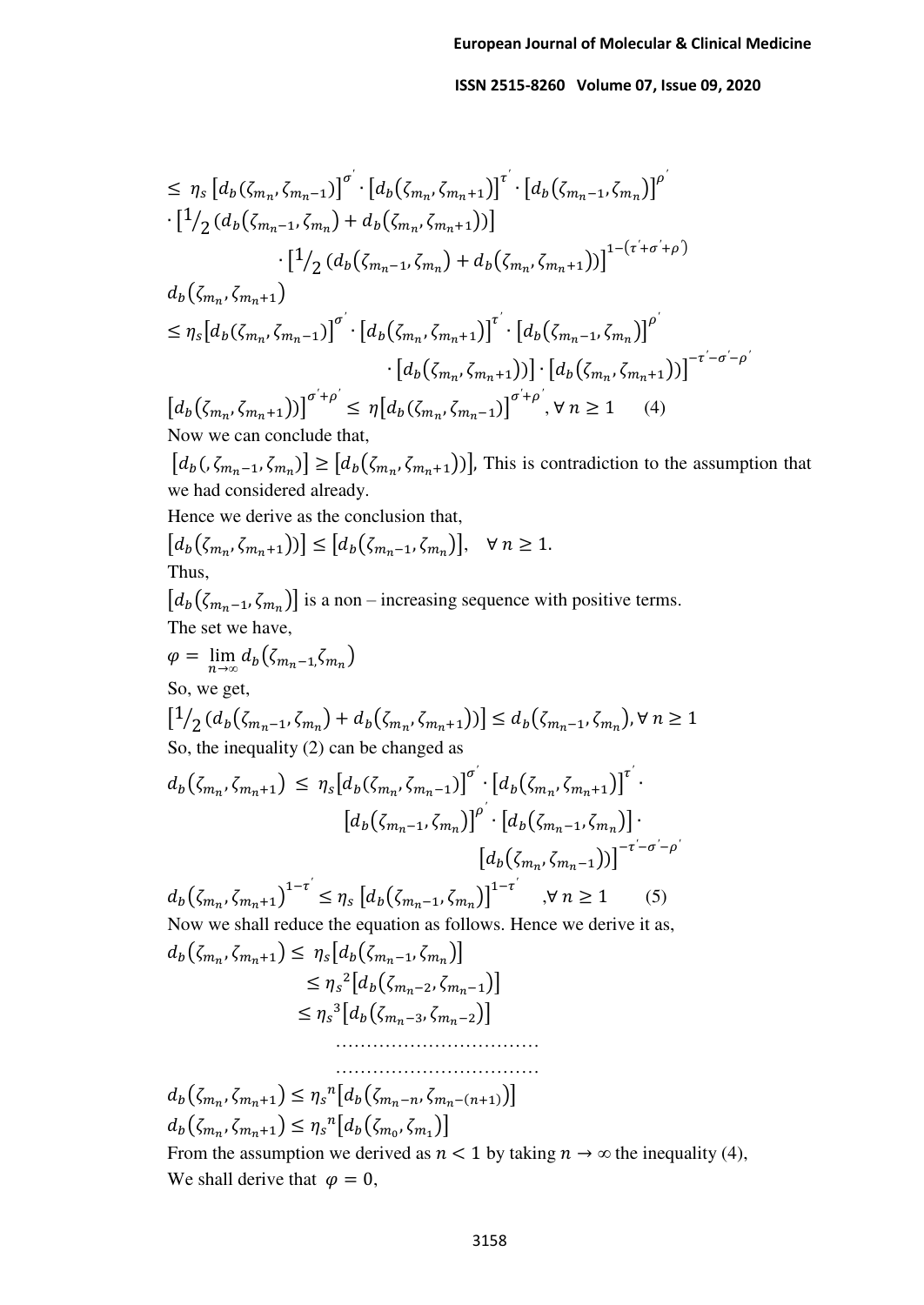It follows that we can prove that  $\{\zeta_{m_n}\}\$ is a Cauchy sequence by deriving with the standard tools.

Starting with the triangle inequality we receive the following estimation, making use of the following standard results based on the inequality of complete b – metric space. Let  $q_b \geq 1$  be the coefficient. Considering in the following equations we get,

$$
d_b(\zeta_{m_n}, \zeta_{m_n+r}) \le q_b[(d_b(\zeta_{m_n}, \zeta_{m_n+1}) + d_b(\zeta_{m_n+1}, \zeta_{m_n+r}))]
$$
  
\n
$$
\le q_b\left[ (d_b(\zeta_{m_n}, \zeta_{m_n+1}) + q_b\left[ \frac{d_b(\zeta_{m_n+1}, \zeta_{m_n+2})}{+q_b[d_b(\zeta_{m_n+2}, \zeta_{m_n+r}))}\right]\right]
$$
  
\n
$$
\dots \dots \dots \dots
$$
  
\n
$$
\dots \dots \dots \dots \dots
$$
  
\n
$$
\le q_b d_b(\zeta_{m_n}, \zeta_{m_n+1}) + q^2_b d_b(\zeta_{m_n+1}, \zeta_{m_n+2}) + q^3_b d_b(\zeta_{m_n+2}, \zeta_{m_n+3})
$$
  
\n
$$
+ \dots + q^r_b d_b(\zeta_{m_n+r-1}, \zeta_{m_n+r})
$$
  
\n
$$
\le q_b d_b(\zeta_{m_n}, \zeta_{m_n+1}) + q^2_b d_b(\zeta_{m_n+1}, \zeta_{m_n+2}) + q^3_b d_b(\zeta_{m_n+2}, \zeta_{m_n+3})
$$
  
\n
$$
+ \dots + q^r_b d_b(\zeta_{m_n+r-1}, \zeta_{m_n+r})
$$
  
\n
$$
\le q_b \eta_s^m d_b(\zeta_{m_0}, \zeta_{m_1}) + q^2 \eta_s^{n+1} b_b(\zeta_{m_0}, \zeta_{m_1}) + q^3 \eta_s^{n+2} b_b(\zeta_{m_0}, \zeta_{m_1})
$$
  
\n
$$
+ \dots + q^r_b \eta_s^{n+r-1} d_b(\zeta_{m_0}, \zeta_{m_1})
$$
  
\n
$$
\le q_b \eta_s^m d_b(\zeta_{m_0}, \zeta_{m_1}) \{1 - q_\eta\}^{-1}
$$
  
\n
$$
\leq 0 \text{ since } (1 - x)^{-1} = 1 + x + x^2 \dots)
$$
)

$$
\leq q_b \eta_s^{\,n} d_b(\zeta_{m_0}, \zeta_{m_1}) \left( \frac{1}{1 - q_b \eta_s} \right) \nd_b(\zeta_{m_n}, \zeta_{m_n + r}) \leq \left( \frac{q_b \eta_s^{\,n}}{1 - q_b \eta_s} \right) d_b(\zeta_{m_0}, \zeta_{m_1})
$$
\n(7)

So,  $\{\zeta_{m_n}\}\$ is a Cauchy sequence in the complete b-metric space  $(\varphi_s, d_b)$  and so, there exists  $\zeta_m \in \varphi_s$  such that  $\lim_{n \to \infty} d_b(\zeta_{m_n}, \zeta_m) = 0$ 

Supposing that  $\zeta_m \neq T_{b_m} \zeta_m$  for each  $n \geq 0$ , by letting  $\zeta_m = \zeta_{m_n}$  and  $\chi_m$  in (1) Thus we get,

$$
d_b(\zeta_{m_{n+1}}, T_{b_m} \zeta_{m_n}) = d_b(T_{b_m} \zeta_{m_n}, T_{b_m} \zeta_m)
$$
  
\n
$$
\leq \eta_s [d_b(\zeta_{m_n}, \zeta_m)]^{\sigma'} \cdot [d_b(\zeta_{m_n}, T_{b_m} \zeta_{m_n})]^{\tau'} \cdot [d_b(\zeta_m, T_{b_m} \zeta_m)]^{\rho'}
$$
  
\n
$$
\cdot [(d_b(\zeta_m, T_{b_m} \zeta_m))] + [(d_b(\zeta_m, T_{b_m} \zeta_{m_n}))]^{\tau' - \sigma' - \rho'}(8)
$$

Let  $n \to \infty$ , in the inequality (7) we conclude that  $(d_b(\zeta_m, T_{b_m}, \zeta_m)) = 0$  which contradicts our assumption.

Thus,  $T_{b_m} \zeta_m = \zeta_m$ 

Now let us prove its uniqueness.

If  $\zeta_m$  be any fixed point of  $T_{b_m}$  such that and apply it in equation (8), We consider  $d_b(\zeta_m, \zeta_m) = d_b(T_{b_m}\zeta_m, T_{b_m}\zeta_m)$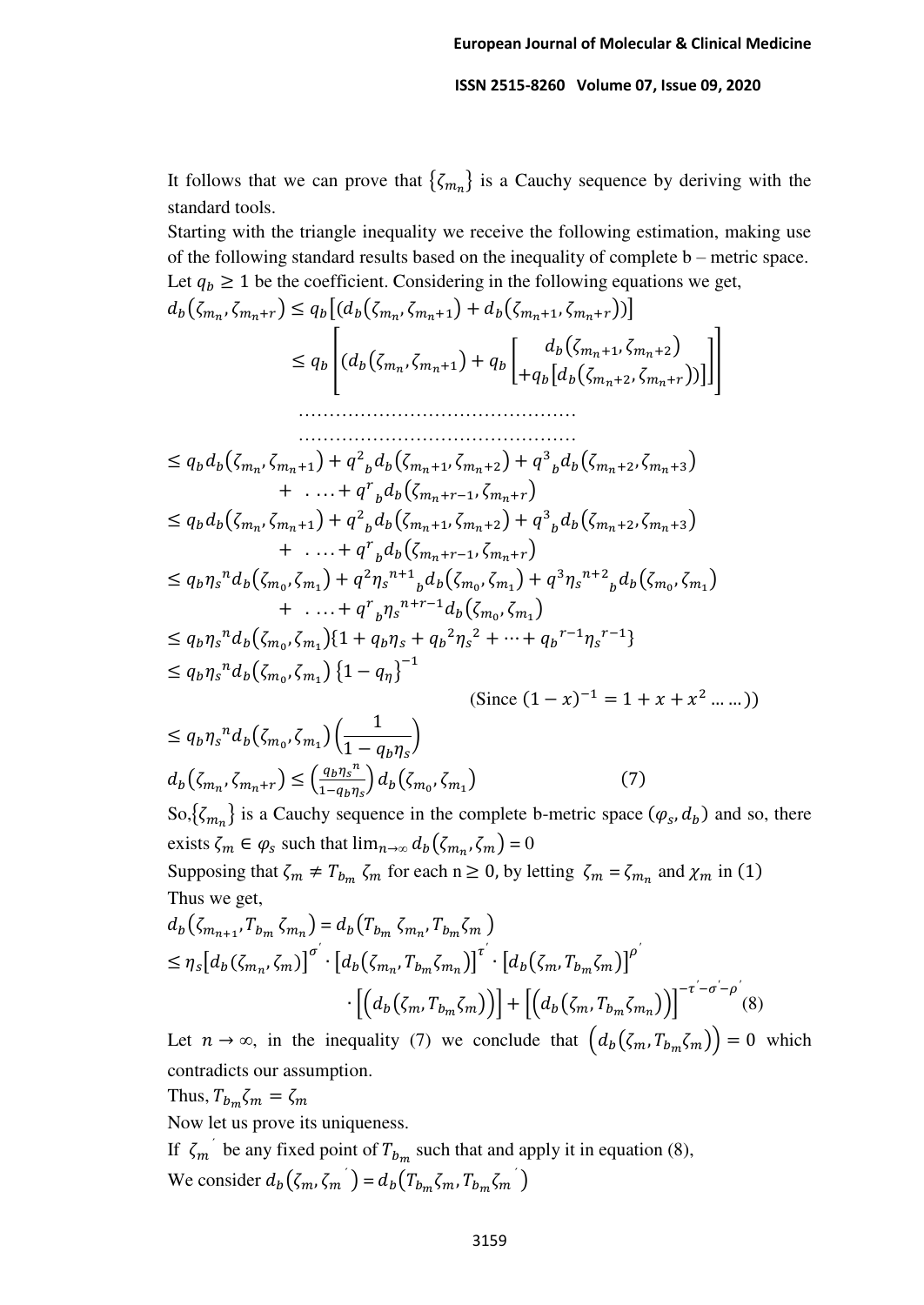$$
\leq \eta_s \big[ d_b(\zeta_m, \zeta_m') \big]^{\sigma'} \cdot \big[ d_b(\zeta_m, T_{b_m} \zeta_m) \big]^{\tau'} \cdot \big[ d_b(\zeta_m', T_{b_m} \zeta_m') \big] + \big[ \big( d_b(\zeta_m', T_{b_m} \zeta_m') \big) \big] + \big[ \big( d_b(\zeta_m', T_{b_m} \zeta_m) \big) \big]^{-\tau' - \sigma' - \rho'}
$$
  
As  $n \to \infty$  in this inequality,  $d_b(\zeta_m', T_{b_m} \zeta_m) = 0$ ,  
It's a contradiction so we get,

 $T_{b_m} \zeta_m = \zeta_m$ <sup>*'*</sup>  $\zeta = \zeta_m$ 

Therefore,

Hence proved.

**4**. **We can now derive the analog of the main theorem in the setting of Complete Partial b-Metric Spaces.** 

As we begin we shall have the lemma which is used in the following theorem.

#### **Lemma 4.1:**

Let  $p_b$  be a complete partial b-metric on a non-empty set  $\Phi_{s}$ , and  $\varphi_{p_b}$  be the corresponding standard metric space on the same set  $\Phi_{s}$ , then,

- A sequence  $\{\Psi_{p_n}\}\$ is the fundamental in the framework of a partial b-metric  $(\phi_{s} p_{b})$ , if and only if it is a fundamental sequence in the setting of the corresponding standard metric space  $(\phi_{s,}\varphi_{p_b})$
- A partial b-metric space $(\Phi_s, p_b)$  is complete if and only if the corresponding standard metric space  $(\Phi_{s,}\varphi_{p_b})$  is complete. Moreover,

$$
\lim_{n \to \infty} \varphi_{p_b} \left( \varphi_p, \varphi_{p_n} \right) = 0 \Leftrightarrow p_b \left( \varphi_p, \varphi_p \right) = \lim_{n \to \infty} p_b \left( \varphi_p, \varphi_{p_n} \right)
$$

$$
= \lim_{n, m \to \infty} p_b \left( \varphi_{p_n}, \varphi_{p_m} \right)
$$

- If  $\Psi_{p_n} \to \tau$  as  $n \to \infty$  in a partial b-metric space  $(\Phi_{s,p_b})$  with
- $\mathbf{p}_b(\tau, \tau) = 0$ , then we have,

 $\lim_{n\to\infty} p_b(\Psi_{p_n}, \rho_p) = p_b(\tau, \rho_p)$  for every  $\rho_p \in \Phi_s$ .

So according to this Lemma, the sequence  $\{\Psi_{p_n}\}\$ is the fundamental sequence in the standard metric  $(\phi_{s,}\varphi_{p_b})$ .

Because,  $(\phi_{s,} p_b)$  is complete,  $(\phi_{s,} \varphi_{p_b})$  is also complete.

#### **Theorem: 4.2**

Let  $(\phi_s, p_b)$  be a complete partial b-metric space with coefficient  $s_b \geq 1$ . Let,  $T_{bm}: \Phi_s \to \Phi_s$  be a given mapping. Suppose there exists  $\eta \in [0,1)$  and  $\tau^{\prime}$ ,  $\sigma^{\prime}$ ,  $\rho^{\prime} \in (0,1)$  with  $\tau^{\prime} + \sigma^{\prime} + \rho^{\prime} < 1$ , such that,  $p_b(T_{b_m}\Psi_p, T_{b_m} \vartheta_p)$ 

$$
\leq \eta \left[ \left( p_b(\Psi_p, \vartheta_p) \right)^{\sigma'} \cdot \left( p_b(\Psi_p, T_{b_m} \vartheta_p) \right)^{\tau'} \cdot \left( p_b(\vartheta_p, T_{b_m} \vartheta_p) \right)^{\rho'} \right] \cdot \left( \frac{1}{2} \left[ p_b(\Psi_p, T_{b_m} \vartheta_p) + p_b(\vartheta_p, T_{b_m} \Psi_p) \right] \right)^{1 - \tau' - \sigma' - \rho'} \tag{12}
$$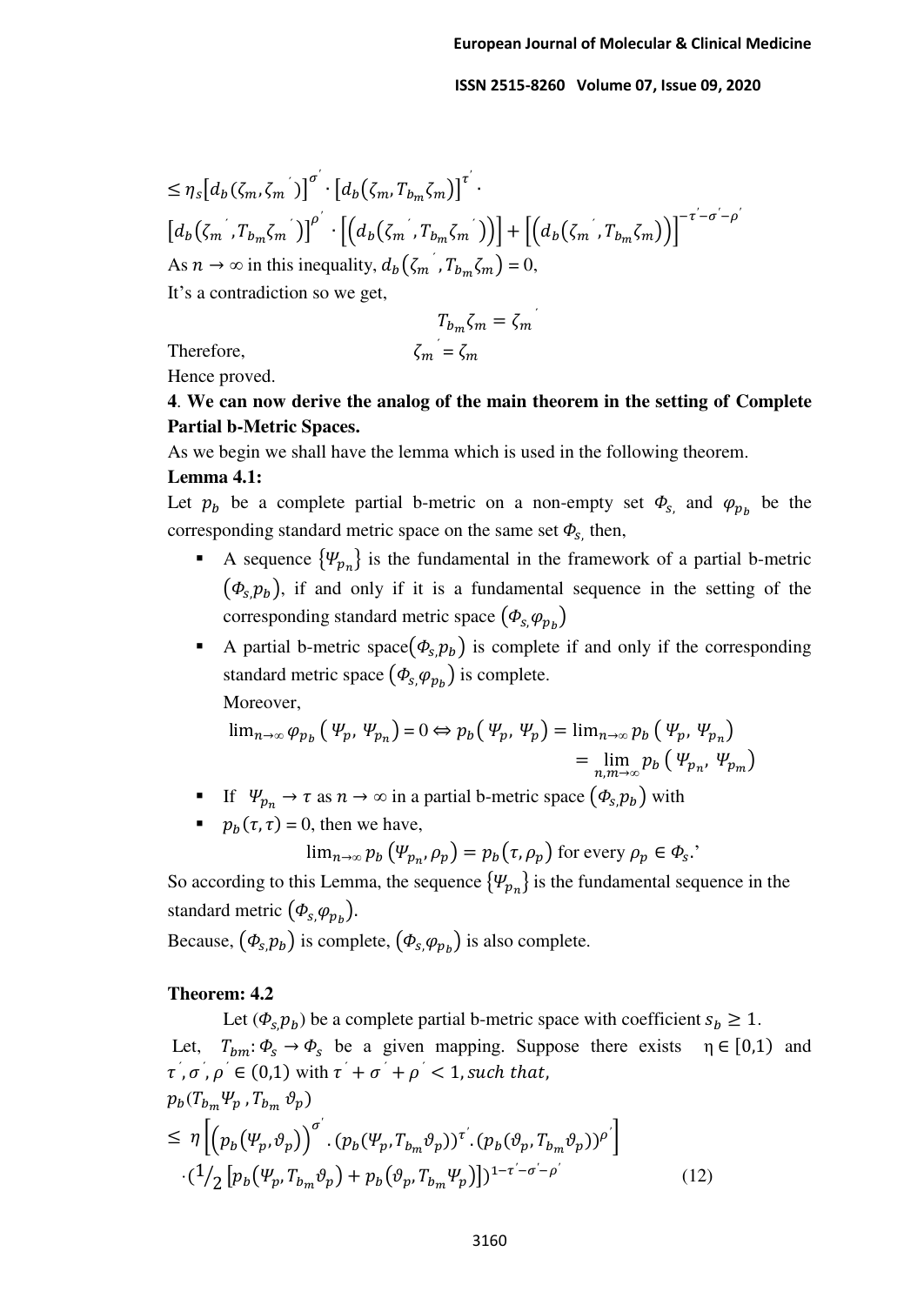For all  $\Psi_p, \vartheta_p \in \phi_s \backslash Fix(T_{b_m}).$ 

## **Proof:**

For any  $\Psi_{p_0} \in (\Phi_{s,p_b})$ , we form a sequence  $\{\Psi_{p_n}\}\$  by  $\Psi_{p_n} = T^n{}_{bm}(\Psi_{p_0})$  for each n∈ ℕ.

If there exists  $n_0$  such that  $\Psi_{p_{n_0}} = \Psi_{p_{n_0+1}}$ , then  $\Psi_{p_{n_0}}$  is a fixed point of  $T_{b_m}$ . So the proof gets completed.

So, now we shall assume that,  $\Psi_{p_n} = \Psi_{p_{n+1}}$  for each  $n \ge 0$ . Through submitting the values of  $\Psi_p = \Psi_{p_n}$  and  $\vartheta_p = \Psi_{p_{n-1}}$  in (12), So we get as ,

$$
p_b(\Psi_{p_{n+1}}, \Psi_{p_n})
$$
  
\n
$$
= p_b(T_{b_m} \Psi_{p_n}, T_{b_m} \Psi_{p_{n-1}})
$$
  
\n
$$
\leq \eta \left[ p_b(\Psi_{p_n}, \Psi_{p_{n-1}}) \right]^{\sigma'} \cdot \left[ p_b(\Psi_{p_n}, T_{b_m} \Psi_{p_n}) \right]^{\tau'} \cdot \left[ p_b(\Psi_{p_{n-1}}, T_{b_m} \Psi_{p_{n-1}}) \right]^{\rho'}
$$
  
\n
$$
\cdot \left[ \frac{1}{2} (p_b(\Psi_{p_n}, T_{b_m} \Psi_{p_{n-1}}) + p_b(\Psi_{p_{n-1}}, T_{b_m} \Psi_{p_n})) \right]^{1-\tau'-\sigma'-\rho'}
$$
  
\n
$$
\leq \eta \left[ p_b(\Psi_{p_n}, \Psi_{p_{n-1}}) \right]^{\sigma'} \cdot \left[ p_b(\Psi_{p_n}, \Psi_{p_{n+1}}) \right]^{\tau'} \cdot \left[ p_b(\Psi_{p_{n-1}}, \Psi_{p_n}) \right]^{\rho'}
$$
  
\n
$$
\cdot \left[ \frac{1}{2} (p_b(\Psi_{p_n}, \Psi_{p_n}) + p_b(\Psi_{p_{n-1}}, \Psi_{p_{n+1}})) \right]^{1-\tau'-\sigma'-\rho'}
$$
  
\nSince,  $p_b(\Psi_{p_n}, \Psi_{p_n}) = 0$ , we have,

$$
\leq \eta \left[ p_b(\Psi_{p_n}, \Psi_{p_{n-1}}) \right]^{\sigma'} \cdot \left[ p_b(\Psi_{p_n}, \Psi_{p_{n+1}}) \right]^{\tau'} \cdot \left[ p_b(\Psi_{p_{n-1}}, \Psi_{p_n}) \right]^{\rho'}
$$
\n
$$
\cdot \left[ 1/2 \left( p_b(\Psi_{p_{n-1}}, \Psi_{p_{n+1}}) \right) \right]^{1-\tau'-\sigma'-\rho'}
$$
\n
$$
\leq \eta \left[ p_b(\Psi_{p_n}, \Psi_{p_{n-1}}) \right]^{\sigma'} \cdot \left[ p_b(\Psi_{p_n}, \Psi_{p_{n+1}}) \right]^{\tau'} \cdot \left[ p_b(\Psi_{p_{n-1}}, \Psi_{p_n}) \right]^{\rho'}
$$

$$
\left[\frac{1}{2}\left(p_b\left(\Psi_{p_n},\Psi_{p_n-1}\right)+p_b\left(\Psi_{p_{n+1}},\Psi_{p_n}\right)\right)\right]^{1-\tau'-\sigma'-\rho'}
$$
(13)

Supposing that,

$$
[p_b(\Psi_{p_n-1}, \Psi_{p_n})] \le [p_b(\Psi_{p_n}, \Psi_{p_{n+1}})],
$$
  
So the inequality (13) becomes as,

 $[p_b(\Psi_{p_n}, \Psi_{p_{n+1}})] \leq \eta p_b(\Psi_{p_n}, \Psi_{p_{n+1}})$ 

This is contradiction since we have considered that  $\eta$  < 1.

Hence we derive as the conclusion that,

$$
[p_b(\Psi_{p_n}, \Psi_{p_{n+1}}))] \le [p_b(\Psi_{p_n-1}, \Psi_{p_n})], \quad \forall \ n \ge 1.
$$
  
Thus,

 $[p_b(\Psi_{p_n-1}, \Psi_{p_n})]$  is a non – increasing sequence with positive terms. The set we have,

$$
\left[\frac{1}{2}(p_b(\Psi_{p_n-1}, \Psi_{p_n}) + p_b(\Psi_{p_n}, \Psi_{p_{n+1}}))\right] \le p_b(\Psi_{p_n-1}, \Psi_{p_n}), \forall n \ge 1
$$
  
So, the inequality (12) can be changed as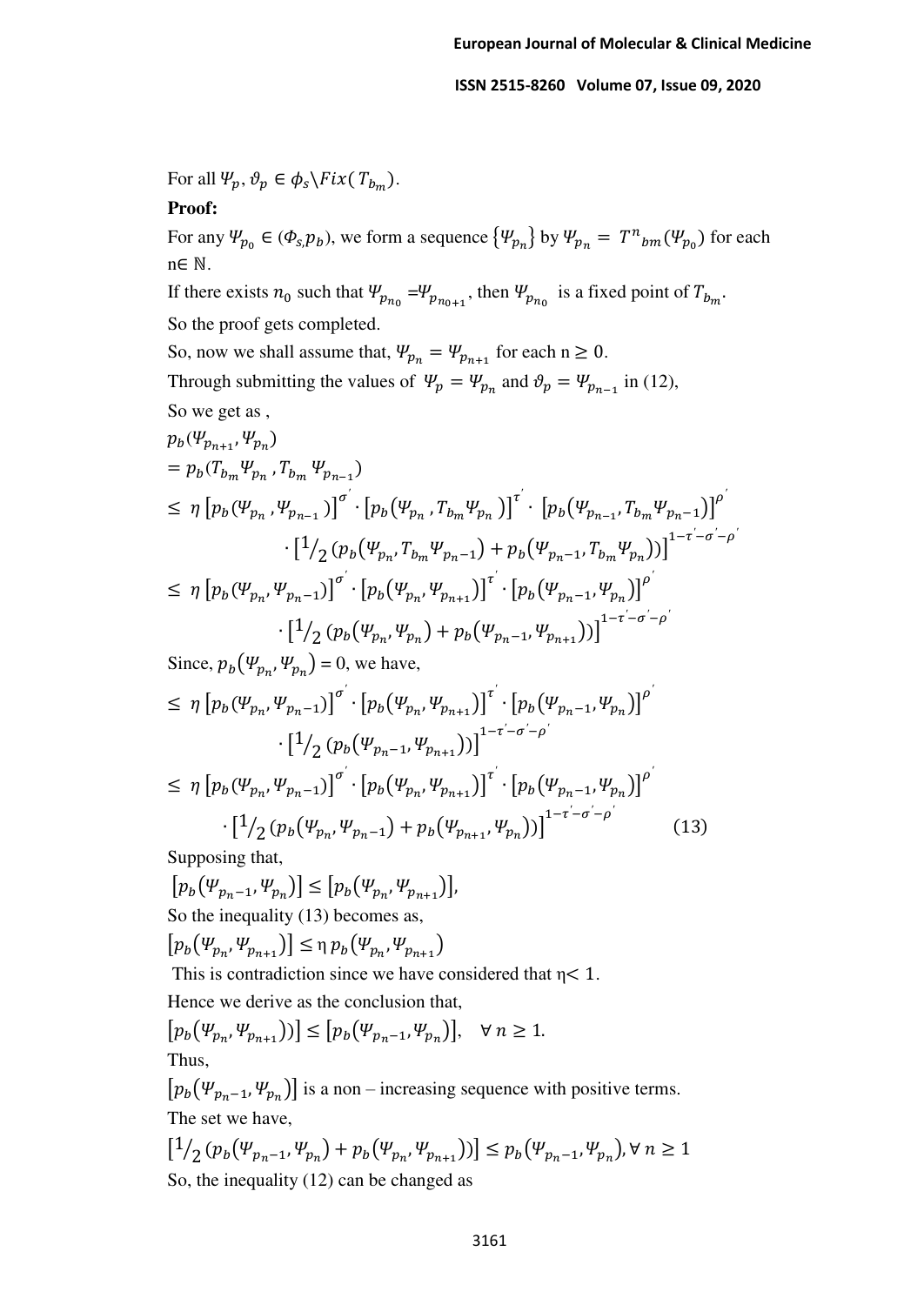$$
p_b(\Psi_{p_n}, \Psi_{p_{n+1}})
$$
\n
$$
\leq \eta \left[ p_b(\Psi_{p_n}, \Psi_{p_{n-1}}) \right]^\sigma \cdot \left[ p_b(\Psi_{p_n}, \Psi_{p_{n+1}}) \right]^\tau \cdot \left[ p_b(\Psi_{p_n}, \Psi_{p_{n-1}}) \Psi_{p_n} \right]
$$
\n
$$
\cdot \left[ p_b(\Psi_{p_n}, \Psi_{p_{n+1}}) \right]^\tau \cdot \left[ p_b(\Psi_{p_n}, \Psi_{p_{n-1}}) \right]^\tau \cdot \left[ p_b(\Psi_{p_n}, \Psi_{p_{n-1}}) \right]^\tau
$$
\n
$$
p_b(\Psi_{p_n}, \Psi_{p_{n+1}})^\tau = \leq \eta \left[ p_b(\Psi_{p_n-1}, \Psi_{p_n}) \right]^\tau \cdot \left[ \mathcal{H} \mathbf{n} \geq 1 \right] \quad (14)
$$
\nSo, there exists a non negative constant  $m$  such that,  
\n
$$
\lim_{n \to \infty} p_b(\Psi_{p_n-1}, \Psi_{p_n}) = m.
$$
 Here  $m \geq 0$ .\nSo, we get in the inequality (14) as,  
\n
$$
p_b(\Psi_{p_n}, \Psi_{p_{n+1}}) \leq \eta^2 \left[ p_b(\Psi_{p_n-1}, \Psi_{p_n}) \right]
$$
\n
$$
\leq \eta^{3\gamma} \left[ p_b(\Psi_{p_n-2}, \Psi_{p_n-2}) \right]
$$
\n
$$
\dots
$$
\n
$$
p_b(\Psi_{p_n}, \Psi_{p_{n+1}}) \leq \eta^{n\gamma} \left[ p_b(\Psi_{p_n-2}, \Psi_{p_n-1}) \right]
$$
\n
$$
p_b(\Psi_{p_n}, \Psi_{p_{n+1}}) \leq \eta^{n\gamma} \left[ p_b(\Psi_{p_n}, \Psi_{p_n}) \right] \quad (15)
$$
\nSince  $\eta, \gamma < 1$  we have  $\tilde{\eta} = \eta^\gamma < 1$ .  
\nThus letting  $n \to \infty$  in (15), we derive that  $m = 0$ .\nIt follows that, we can prove that  $\{\Psi_{p_n}\}$  is a fundamental Cauchy sequence by deriving with the standard tools.  
\nStarting with the triangle inequality of the partial b-metric spaces, we receive the following estimation, making use of the following standard results

$$
p_b(\Psi_{p_n}, \Psi_{p_n+r}) \le s_b [ (p_b(\Psi_{p_n}, \Psi_{p_{n+1}}) + p(\Psi_{p_{n+1}}, \Psi_{p_{n+r}})) ]
$$

$$
\leq
$$
\n
$$
s_{b} \left[ (p_{b}(\Psi_{p_{n}}, \Psi_{p_{n+1}}) + \Psi_{p_{n+2}}) + \cdots + s_{b} \left[ p_{b}(\Psi_{p_{n+1}}, \Psi_{p_{n+2}}) + \cdots + s_{b}^{2} p_{b}(\Psi_{p_{n+1}}, \Psi_{p_{n+2}}) + s_{b}^{3} p_{b}(\Psi_{p_{n+2}}, \Psi_{p_{n+3}}) + \cdots + s_{b}^{2} p_{b}(\Psi_{p_{n+1}}, \Psi_{p_{n+1}}) + s_{b}^{2} p_{b}(\Psi_{p_{n+1}}, \Psi_{p_{n+2}}) + \cdots + s_{b}^{2} p_{b}(\Psi_{p_{n+1}}, \Psi_{p_{n+1}}) + s_{b}^{2} p_{b}(\Psi_{p_{n+1}}, \Psi_{p_{n+2}}) + s_{b}^{3} p_{b}(\Psi_{p_{n+2}}, \Psi_{p_{n+3}}) + \cdots + s_{b}^{2} p_{b}(\Psi_{p_{n+r-1}}, \Psi_{p_{n+r}})
$$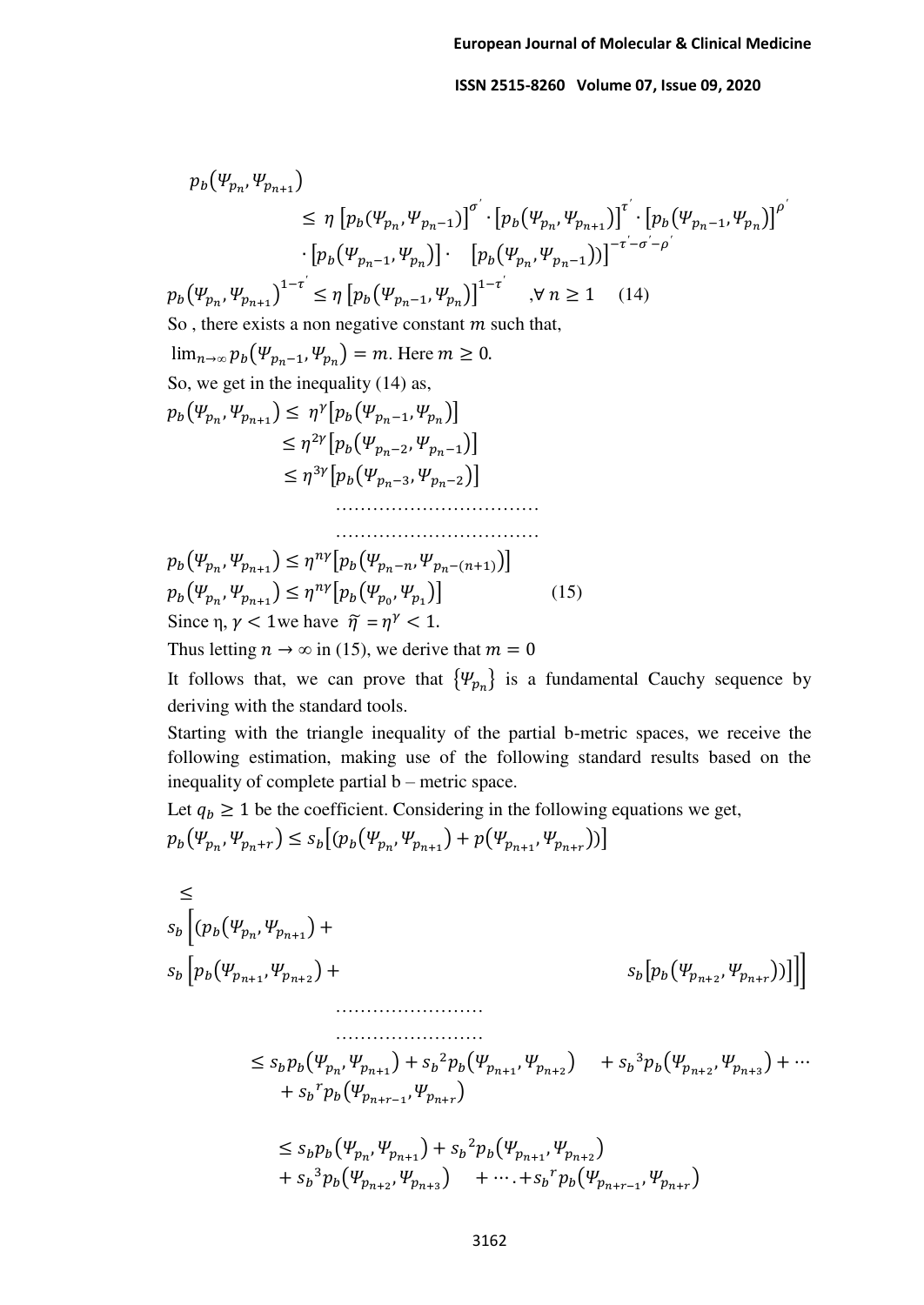$$
\leq s_b \tilde{\eta}^n p_b(\Psi_{p_0}, \Psi_{p_1}) + s_b^2 \tilde{\eta}^{n+1}{}_b p_b(\Psi_{p_0}, \Psi_{p_1}) \n+ s_b^3 \tilde{\eta}^{n+2}{}_b p_b(\Psi_{p_0}, \Psi_{p_1}) + \dots + s_b^r \tilde{\eta}^{n+r-1} p_b(\Psi_{p_0}, \Psi_{p_1}) \n\leq s_b \tilde{\eta}^n p_b(\Psi_{p_0}, \Psi_{p_1}) \{1 + s_b \tilde{\eta} + s_b^2 \tilde{\eta}^2 + \dots + s_b^{r-1} \tilde{\eta}^{r-1}\} \n\leq s_b \tilde{\eta}^n p_b(\Psi_{p_0}, \Psi_{p_1}) \{1 - s_{b_{\eta}}\}^{-1} \n(Since  $(1 - x)^{-1} = 1 + x + x^2 \dots$ )   
\n
$$
\leq s_b \tilde{\eta}^n p_b(\Psi_{p_0}, \Psi_{p_1}) \left(\frac{1}{1 - s_b \tilde{\eta}}\right)
$$
\n
$$
p_b(\Psi_{p_n}, \Psi_{p_n+r}) \leq \left(\frac{s_b \tilde{\eta}^n}{1 - s_b \tilde{\eta}}\right) p_b(\Psi_{p_0}, \Psi_{p_1})
$$
\n(17)
$$

The sequence  $\{\Psi_{p_n}\}\$ is the fundamental sequence in  $(\Phi_s, p_b)$ , as  $n \to \infty$ 

So according to the Lemma, the sequence  $\{\Psi_{p_n}\}\$ is the fundamental sequence in the standard metric  $(\phi_{s,}\varphi_{p_b})$ .

Because,  $(\phi_{s,} p_b)$  is complete,  $(\phi_{s,} \varphi_{p_b})$  is also complete.

So there exists, 
$$
\Psi_p \in \Phi_s
$$
 such that,

$$
p_b(\Psi_p, \Psi_p) = \lim_{n \to \infty} p_b(\Psi_p, \Psi_{p_n}) = \lim_{n, m \to \infty} p_b(\Psi_{p_n}, \Psi_{p_m}) = 0
$$
 (18)  
Thus we get,

$$
\lim_{n \to \infty} \varphi_{p_b} \left( \varphi_p, \varphi_{p_n} \right) = 0 \tag{19}
$$

Now we shall show that the limit  $\Psi_p$  of the iterative sequence  $\{\Psi_{p_n}\}$  is a fixed point of the mapping  $T_{b_m}$ .

Taking it as the assumption is that we get,

$$
\Psi_p \neq T_{b_m} \Psi_p \tag{20}
$$

So that we derive it as,

$$
p_b(\Psi_p, T_{b_m}\Psi_p) > 0
$$

We know that,  $\Psi_{p_n} \neq T_{b_m} \Psi_p$  for each  $n \geq 0$ , as we let  $\Psi_p = \Psi_{p_n}$  in (12) we get that,

$$
p_b(\Psi_{p+1}, T_{b_m} \Psi_p) = p_b(T_{b_m} \Psi_{p_n}, T_{b_m} \Psi_p)
$$
  
\n
$$
\leq \eta_s [p_b(\Psi_{p_n}, \Psi_p)]^{\sigma'} \cdot [p_b(\Psi_{p_n}, T_{b_m} \Psi_{p_n})]^{\tau'} \cdot [p_b(\Psi_p, T_{b_m} \Psi_p)]^{\rho'}
$$
  
\n
$$
\cdot \left[ \frac{1}{2} [p_b(\Psi_{p_n}, T_{b_m} \Psi_p) + p_b(\Psi_p, T_{b_m} \Psi_{p_n})] \right]^{1 - \tau' - \sigma' - \rho'}
$$

$$
= \eta_s \big[ p_b(\Psi_{p_n}, \Psi_{p_n}) \big]^{\sigma'} \cdot \big[ p_b(\Psi_{p_n}, \Psi_{p_{n+1}}) \big]^{\tau'} \cdot \big[ p_b(\Psi_p, T_{b_m} \Psi_p) \big]^{\rho'} \cdot \Big[ \frac{1}{2} \big[ p_b(\Psi_{p_n}, T_{b_m} \Psi_p) + p_b(\Psi_p, T_{b_m} \Psi_{p_n}) \big] \Big]^{1 - \tau' - \sigma' - \rho'} (21)
$$

As  $n \to \infty$  in the inequality (21) we can find that,

$$
p_b(\Psi_p, T_{b_m}\Psi_p) = 0
$$
  
So,  $\Psi_p = T_{b_m}\Psi_p$